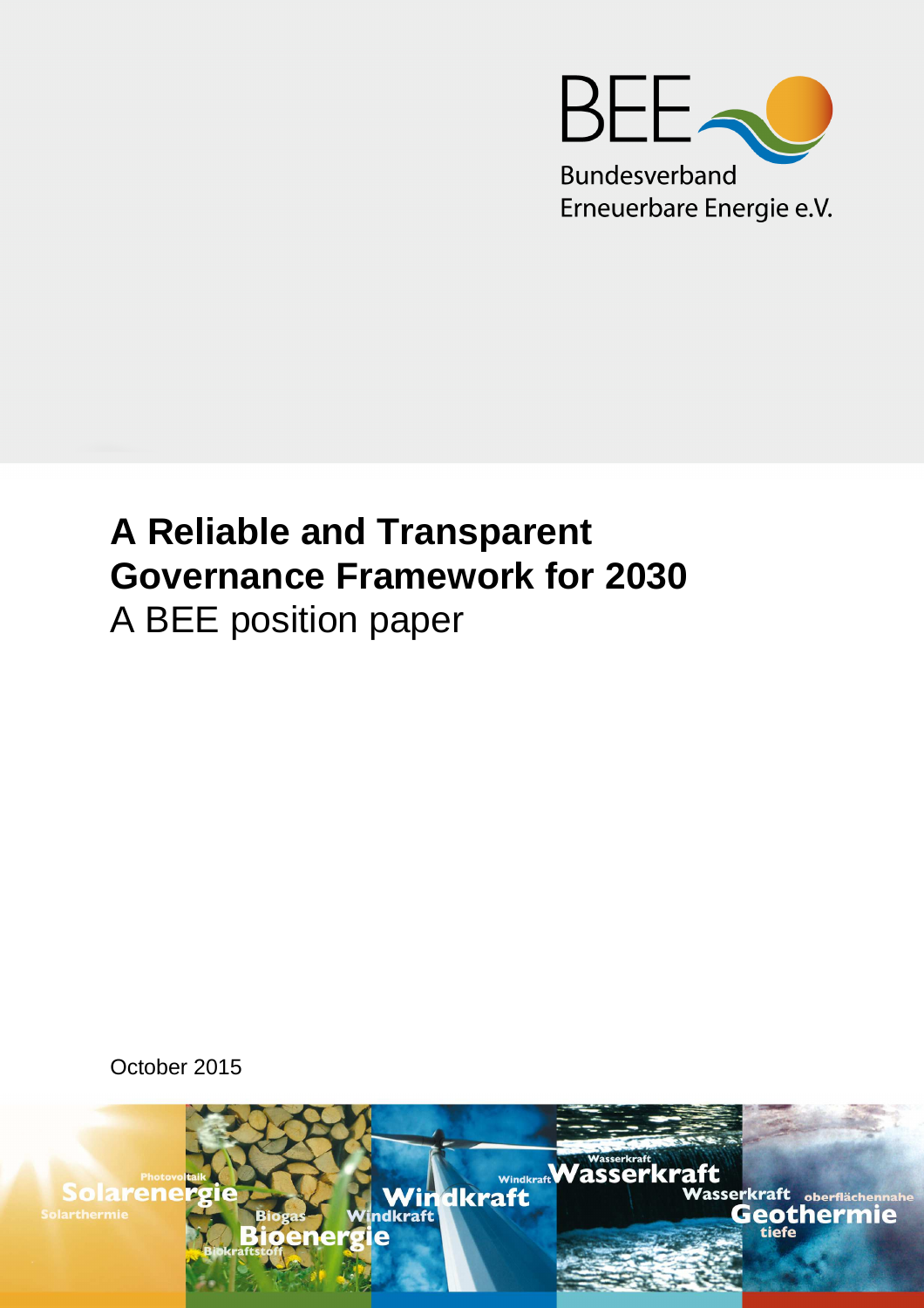## **Introduction**

 $\overline{a}$ 

The German Renewable Energy Federation (BEE) welcomes the October 2014 Council Conclusions<sup>1</sup>, which set an EU binding target for renewable energy of at least 27% of gross final energy consumption by 2030. The target "will be fulfilled through Member States contributions guided by the need to deliver collectively the EU target without preventing Member States from setting their own more ambitious national targets and supporting them [...]." In the absence of an ambitious European goal and of national binding targets to support it, the Governance Framework for 2030, as proposed by the Commission in its January 2014 Communication<sup>2</sup>, will be paramount for European renewable energy development. The German renewable energy industry recognizes the efforts required to deliver a reliable and transparent framework and would like to lay out three essential points which need to be taken into account when designing this policy instrument.

The existing energy system is undergoing fundamental changes. Together with the new European market design, the Governance Framework for 2030 is key to providing much-needed investor certainty and fulfilling the EU's long-term decarbonisation objectives. The EU needs to lay the proper groundwork to be able to continue deploying renewable energy, as these are indigenous energy sources that provide national and regional security of supply, boost economic growth and create European jobs.

The Governance Framework for 2030 should be seen as more than just a means to achieve at least 27% renewable energy of EU gross final energy consumption. It also should allow for ambitious national contributions, offer guidance about national policies and measures, coordinate Member States' efforts through continuous monitoring as well as effective planning and reporting templates, ensure the achievement of the collective target, and should clarify the consequences of failing to do so.

BEE also welcomes the emphasis put on regional cooperation as being an important pillar of the future Governance Framework. Regional cooperation should play a relevant role, and should be better operationalized by re-evaluating and strengthening the role and design of cooperation mechanisms.

Following are BEE's key points on the renewable energy aspects of the Governance Framework for 2030.

#### **Concrete national contributions founded on a strong legal basis**

- We encourage the Commission to propose national renewable energy contributions for Member States to be reached by 2030. The starting point for these national contributions should be the 2020 goals as set by the Renewable Energy Directive  $(2009/28/EC)^3$ . As doubt already exists as to whether all Member States will reach their binding 2020 goals, we urge the Commission to ensure that the new contributions are based on the achievement of the existing targets. New governance cannot and should not weaken European legislation.
- Such an approach would give Member States the flexibility to attain their goals by means of the policies and measures they choose, as to decide upon the costs of developing renewable energy and profit from domestic benefits. This in turn reflects the wish for increased regional cooperation and the inherent motivation to create a governance structure.

<sup>&</sup>lt;sup>1</sup> European Council (23 and 24 October 2014) Conclusions. Brussels, 24. October 2014.

<sup>&</sup>lt;sup>2</sup> European Commission, Communication from the Commissio tot he European Parliament, the Council, the European Economic and Social Committee and the Committee oft he Regions "A policy framework for climate and energy in the period from 2020 to 2030" COM(2014) 15 final, Brussels, 22.1.2014.

<sup>3</sup> Directive 2009/28/EC of the European Parliament and oft he Council of 23 April 2009 on the promotion of the use of energy from renewable sources and amending and subsequently repealing Directives 2001/77/EC and 2003/30/EC (Text with EEA relevance), OJ L 140, 5.6.2009, p. 16-62.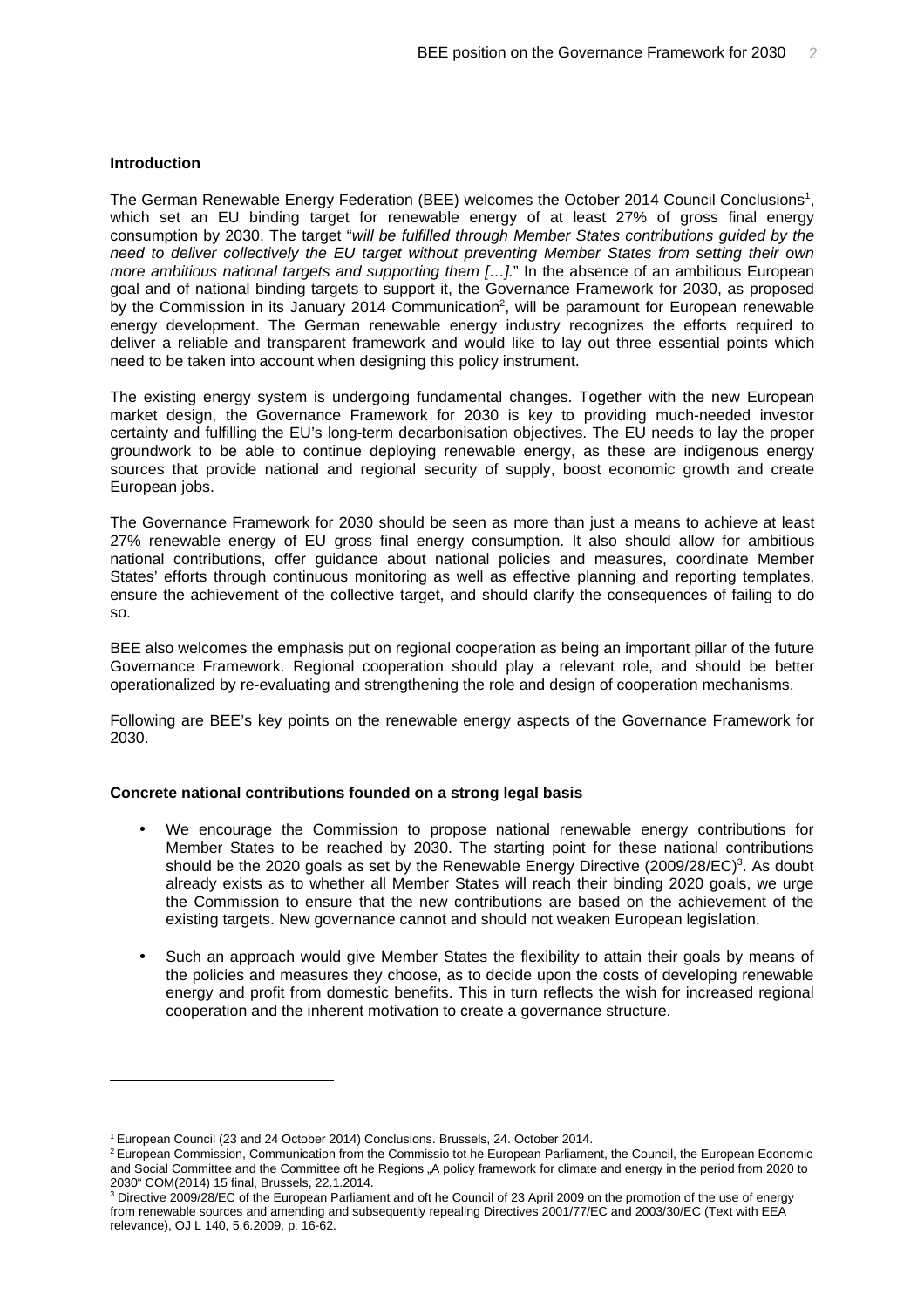- The binding EU goal of at least 27% renewable energy of gross final energy consumption should be anchored by legislation, as should the development of the Governance Framework for 2030 (for example the template for national plans, monitoring requirements and the consequences of failing to fulfil the goals).
- This will ensure that the Governance Framework is developed and agreed upon in accordance with the legislative procedure between Parliament and Council, and in discussion with the national parliamentary and civil society representatives, as well as businesses. Only this can ensure the framework's legitimacy and grant investor confidence in the post-2020 period.

#### **Comprehensive and efficient planning and reporting**

- We encourage the development of a calibrated "modular" structure for the planning and reporting process, featuring high-level and more detailed chapters, where modules function as a package of complementary documents. This would ensure practicability for national administrations and at the same time fulfil the need to streamline existing obligations.
- As the process of delivering national renewable energy action plans (NREAPs) according to the Renewable Energy Directive has proven to be valuable and increase transparency, we suggest creating national plans which are in line with the current reporting template. This means national plans should continue to include planned renewable energy progress up until the end of the reporting period, i.e. 2030, including trajectories and interim targets, the planned breakdown of renewable energy shares in the three sectors (electricity, heating and cooling, and transport) and the planned contribution of each technology towards achievement of national contributions.
- A new reporting template also offers the chance to address issues that have, until now, been omitted, such as the existence and relevance of administrative barriers and their removal. A comprehensive database of barriers has been compiled for the "Keep on Track!" and "DIA-CORE" projects<sup>4</sup> and is available online for all 28 Member States. Such a database could serve as a tool for further developing the template.

#### **Effective, reliable monitoring and appropriate consequences**

- Setting relevant national contributions is a first and important step in the process towards 2030, but the contributions must be complemented by the Comission's and Member States' efforts to continuously monitor their attainment and make any necessary adjustments.
- To this end, individual Member States should be required to provide national plans that describe the policies and measures with which they want to achieve the national contribution agreed upon with the Commission. Furthermore, the consequences in regard to changing the policies or measures and thus endangering the achievement of the contributions have to be defined in a timely fashion, and be transparent. Based on the national plans, the Commission should be able to hold Member States accountable for any lack in appropriate policies or measures to reach the target, which could also translate into taking legal action.
- BEE welcomes the idea of streamlining planning and reporting obligations. We nevertheless want to stress the importance of ensuring that this is the case, and not create additional administrative burden. We also think that using an open coordination method, such as the European Semester, is too weak an approach to ensure that the EU binding target is met.

 $\overline{a}$ 

<sup>4</sup> http://www.re-frame.eu/.